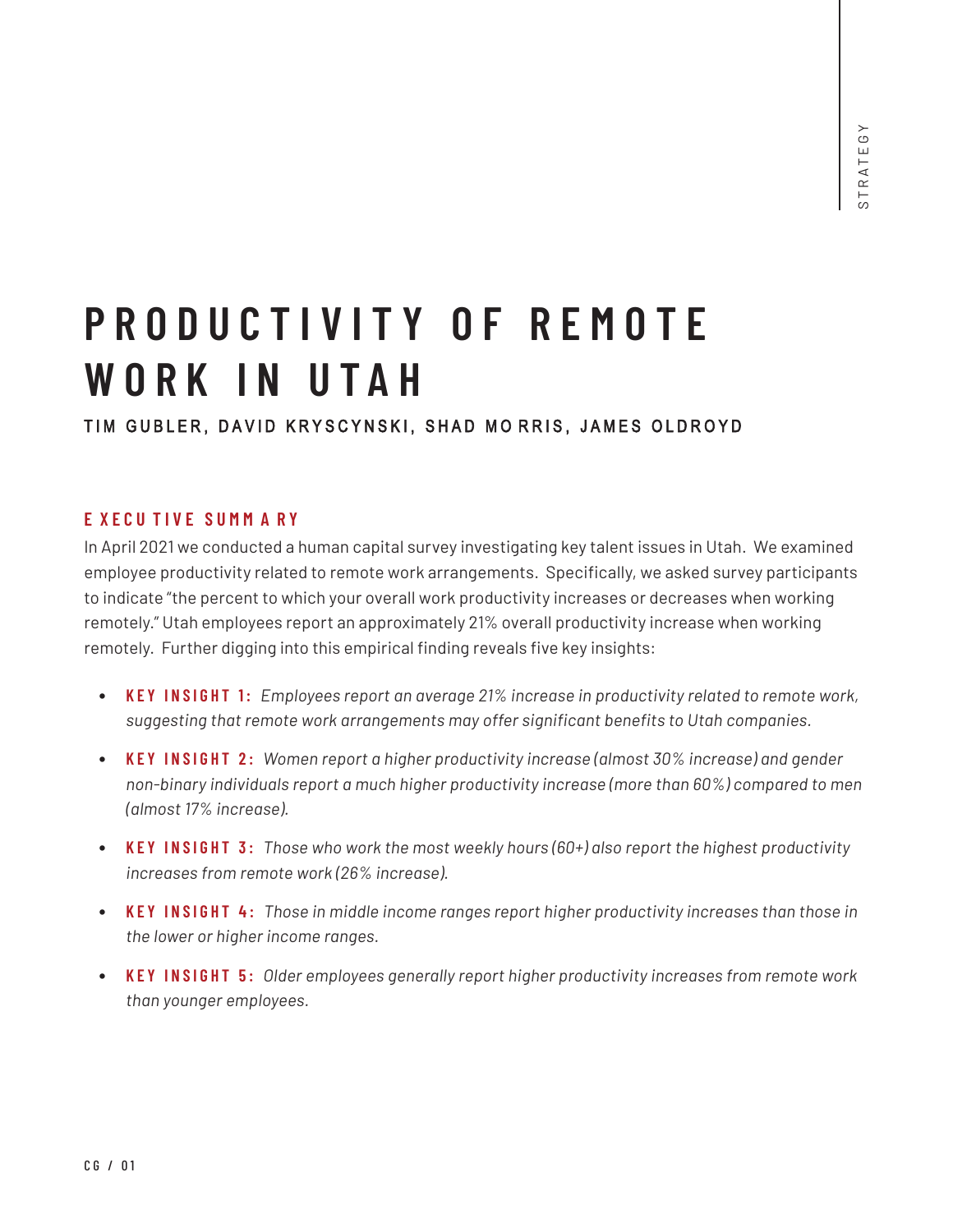#### **SURVEY OVERVIEW**

In April 2021 we distributed a survey to more than 40,000 individuals who have previously participated in one of the Silicon Slopes events over the last 3-5 years. The purpose of the survey was to develop insights related to human capital development and management in Utah. After data cleaning we had a total of 1,779 usable responses for an approximate response rate of ~4%, which is a standard response rate for this type of electronic survey. For detailed information on the demographics of the people who completed the survey please see the demographics summary report HERE.

# **UNDERSTANDING PRODUCTIVITY INCREASES RELATED TO REMOTE WORK**

While remote work has been increasing in recent years, the forced shock of the COVID-19 pandemic in early 2020 sent many of Utah employees into remote work scenarios. We wanted to understand the extent to which this shift to remote work increased or decreased employee productivity. Accordingly, we directly asked employees in our survey to indicate the percent to which their work productivity increased or decreased when working remotely.

# Employees report an average productivity increase of 21% when working r e m o t e l y

The overall average response for this survey question is 21%, meaning that employees report a 21% increase in productivity when working remotely. While this survey only allows us to interpret employees' own perspectives on their productivity, we still find a reported 21% increase to be substantial, especially in the context of the potential cost savings companies experience when shifting employees away from physical office locations. Remote work allows employers to decrease their physical footprints and associated infrastructure expenses while simultaneously experiencing productivity increases from employees.

#### **KEY INSIGHT 1:**

# EMPLOYEES REPORT AN AVERAGE 21% INCREASE IN PRODUCTIVITY RELATED TO REMOTE WORK, SUGGESTING THAT REMOTE WORK ARRANGEMENTS MAY OFFER SIGNIFICANT BENEFITS TO UTAH COMPANIES

#### Women and Gender non-binary employees report higher productivity increase from remote work

While some survey participants identified as gender non-binary or preferred not to indicate their gender on the survey, the vast majority identified as either male or female. The table below shows the percentage of value individuals derive from non-monetary aspects of work based on their response to our gender identification question:

| <b>Partial Question</b>                             | <b>Male</b> | <b>Female</b> | Gender<br>non-binary | <b>Prefer not</b><br>to answer |
|-----------------------------------------------------|-------------|---------------|----------------------|--------------------------------|
| Percentage change in<br>productivity working remote |             |               | 62                   | 28                             |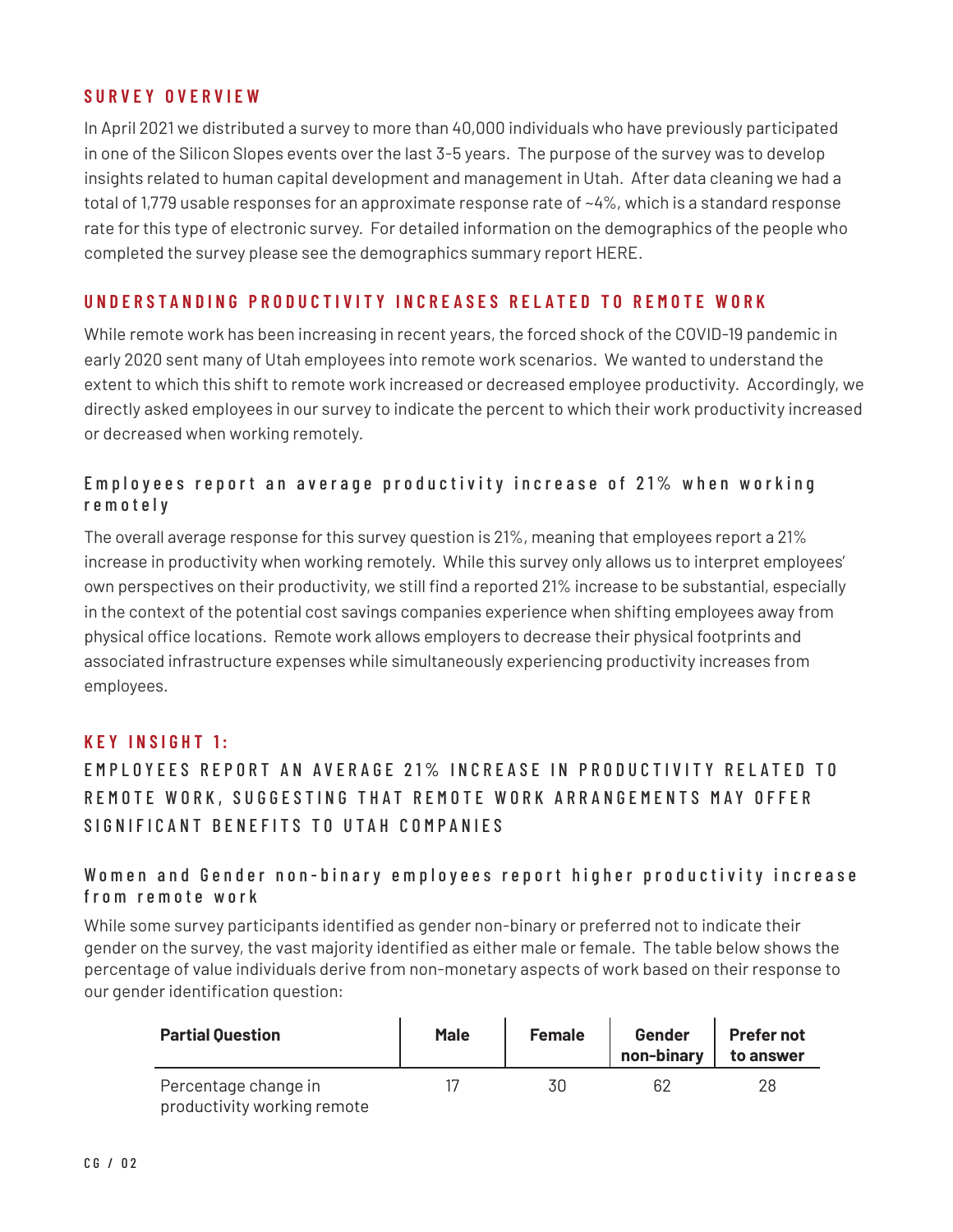It is important to note the higher percentages reported by women compared to men. Something about the remote work experience seems to have a much higher benefit for womens' productivity than men.

While the numbers of gender non-binary responses is very small, we also note the substantially higher productivity increase reported by these individuals. Others have reported on the benefits of remote work arrangements for those in the LGBTQ+ community, and it is possible that a reduction in workplace stress for these employees through remote work has led to a much larger productivity increase.

#### **KEY INSIGHT 2:**

# WOMEN REPORT A HIGHER PRODUCTIVITY INCREASE (ALMOST 30% INCREASE) AND GENDER NON-BINARY INDIVIDUALS REPORT A MUCH HIGHER PRODUCTIVITY INCREASE (MORE THAN 60%) COMPARED TO MEN (ALMOST 17% INCREASE)

# Productivity increase is highest for those who work the most

In general, the percentage productivity increase seems higher for those who work the most each week. This is illustrated in the figure below:

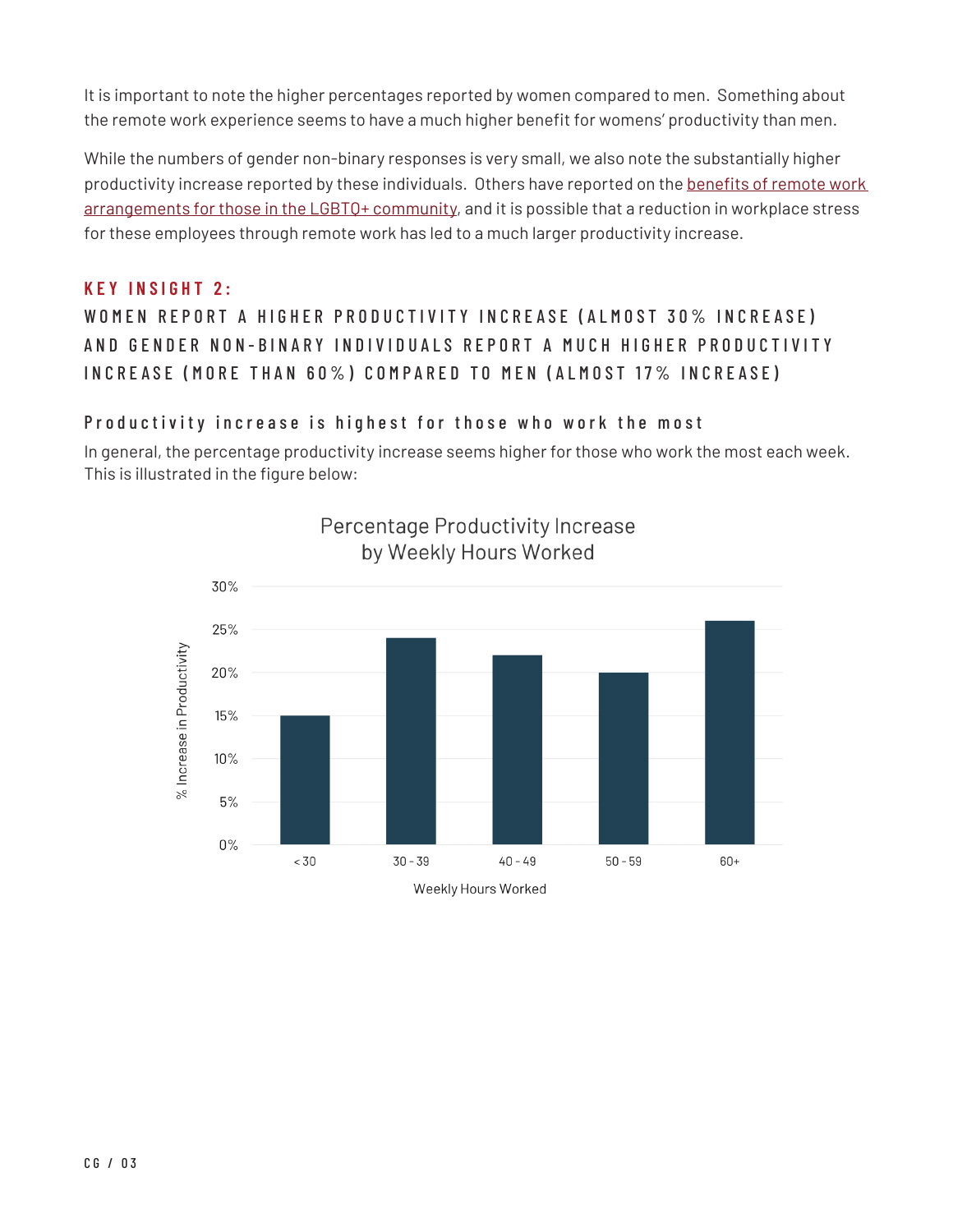# **KEY INSIGHT 3:**

THOSE WHO WORK THE MOST WEEKLY HOURS (60+) ALSO REPORT THE HIGHEST PRODUCTIVITY INCREASES FROM REMOTE WORK (26% INCREASE)

# Productivity increase is highest for those in the middle of the income spectrum

We note an interesting inverted U shaped relationship between productivity increases and income level, such that those in the middle income levels report the highest productivity increases associated with remote work. Interestingly, those in the highest income level also report the smallest productivity increase from remote work. It is possible that these are executives who find their coordinating and leadership work much more challenging with a dispersed workforce. The trend is shown in the figure below:

**Percent Productivity Increase** 



C G / 04